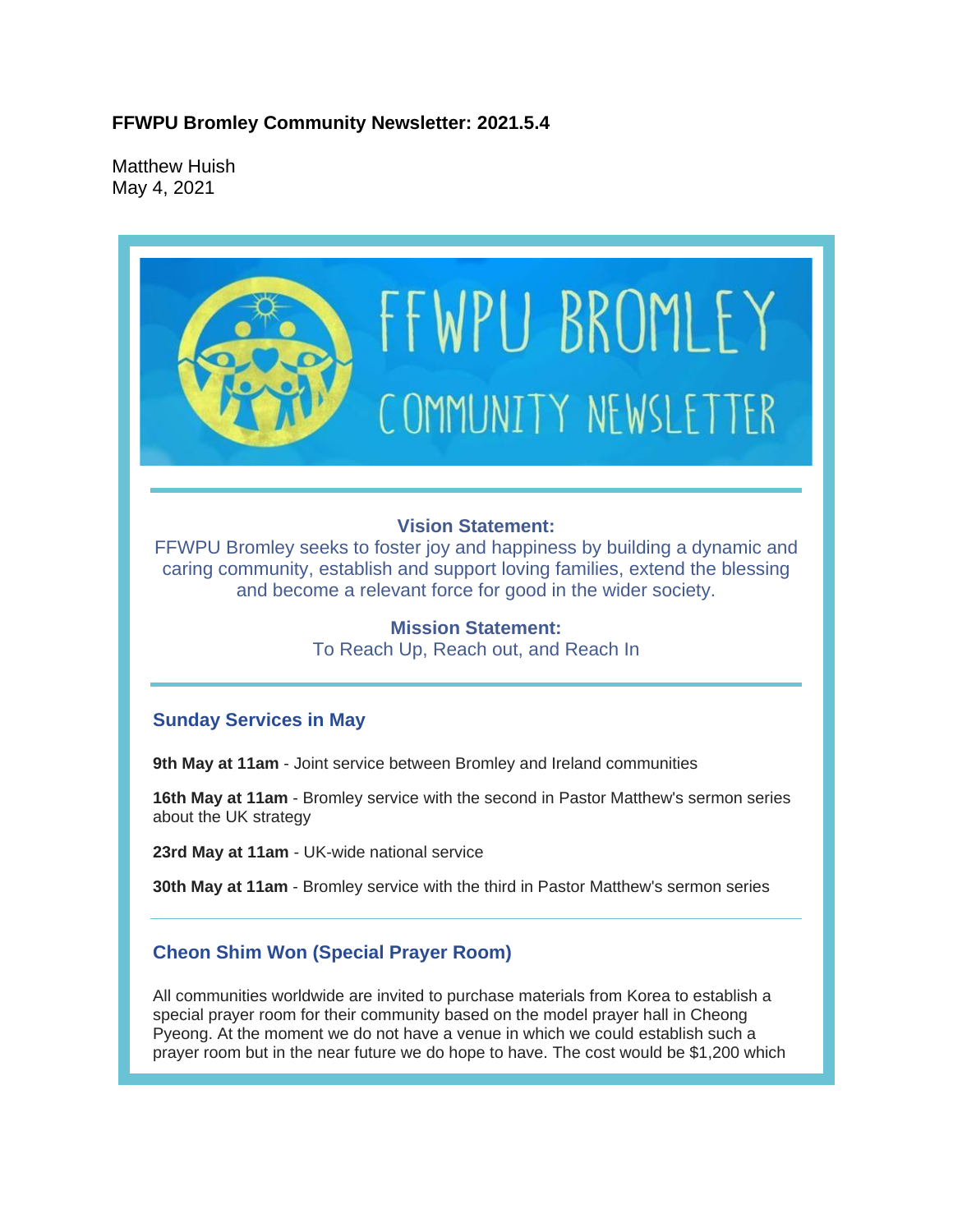we could afford, but would like feedback from the community first.

#### **Bromley Community Prayer**



You are all invited to join our monthly Bromley prayer this **Thursday 6th May at 8:00pm until 8:30pm on Zoom**. This is an opportunity for all those serious about developing our Bromley community to join together for a short time in study and prayer.

# **Home Group Meetings**



Everyone is invited to join the weekly **online LH Wednesday study and discussion group** at 7:30pm. We have just started to watch a series of inspiring Divine Principle lectures given to Christian clergy and discuss what we have gleaned. Many inspiring ideas come out in our discussions!

All are very welcome to join using this Zoom link - zoom, us/j/86598571643. If you let Vladimir know, he will send you a reminder each week.

The **"Maidstone" sisters' group** also meets online every 2 weeks led by Nadya B.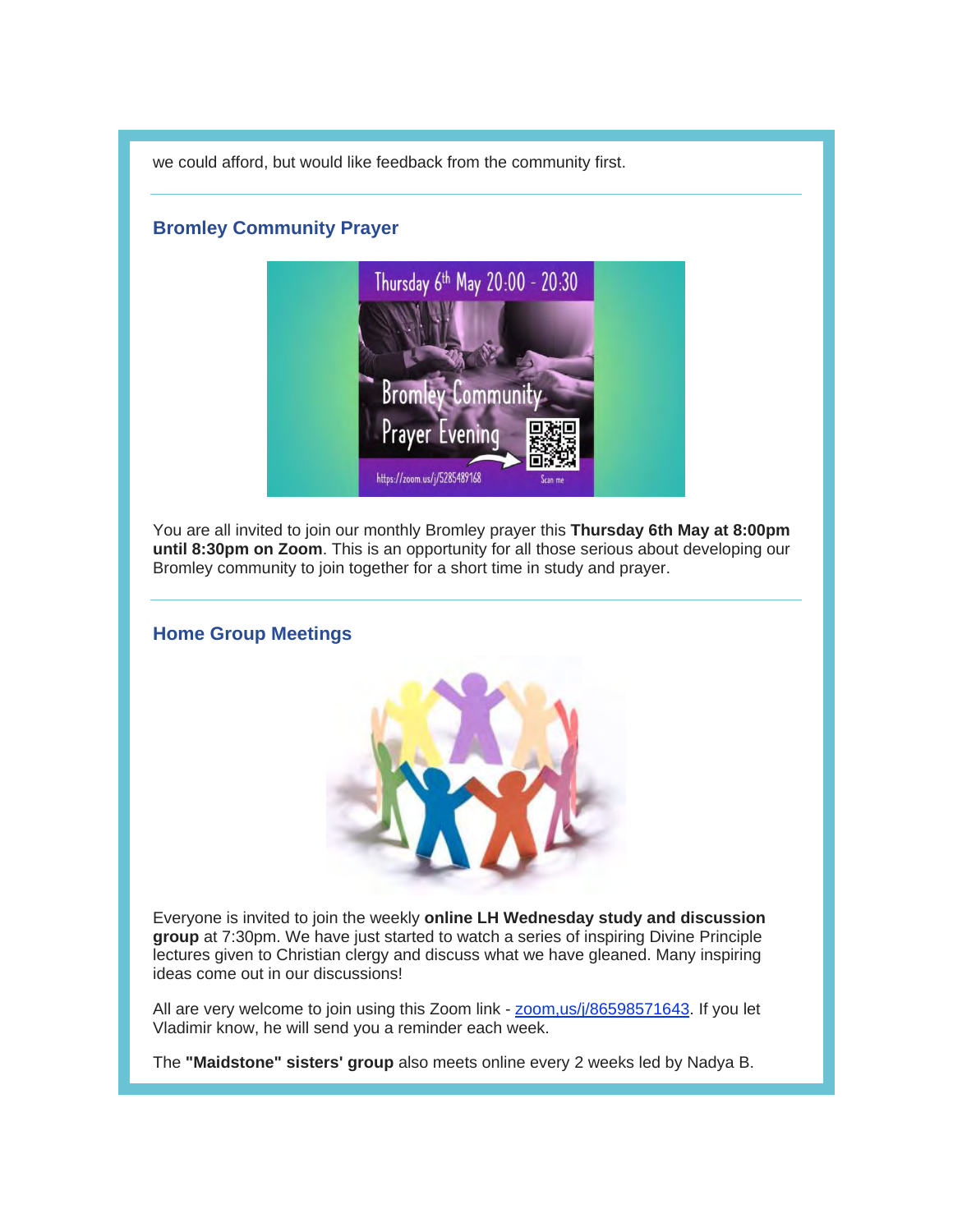#### **May Birthday Wishes**



A very HAPPY BIRTHDAY to those in our community who were born in May!

Finn Pollitt David Hanna Mark Brann Annie Rogers Bryan Lindström Marco Garcia Dos Santos Rayan Qashqai Mark Deocares Irina Mobaserjane Christine Abadir Anita Miller

### **Tithing**

Many members of our community have set up a standing order with their bank to offer their tithing regularly. This is especially helpful at this time when we cannot meet in person for our Sunday Service.

The bank details for FFWPU Bromley are shown at the bottom of this newsletter.

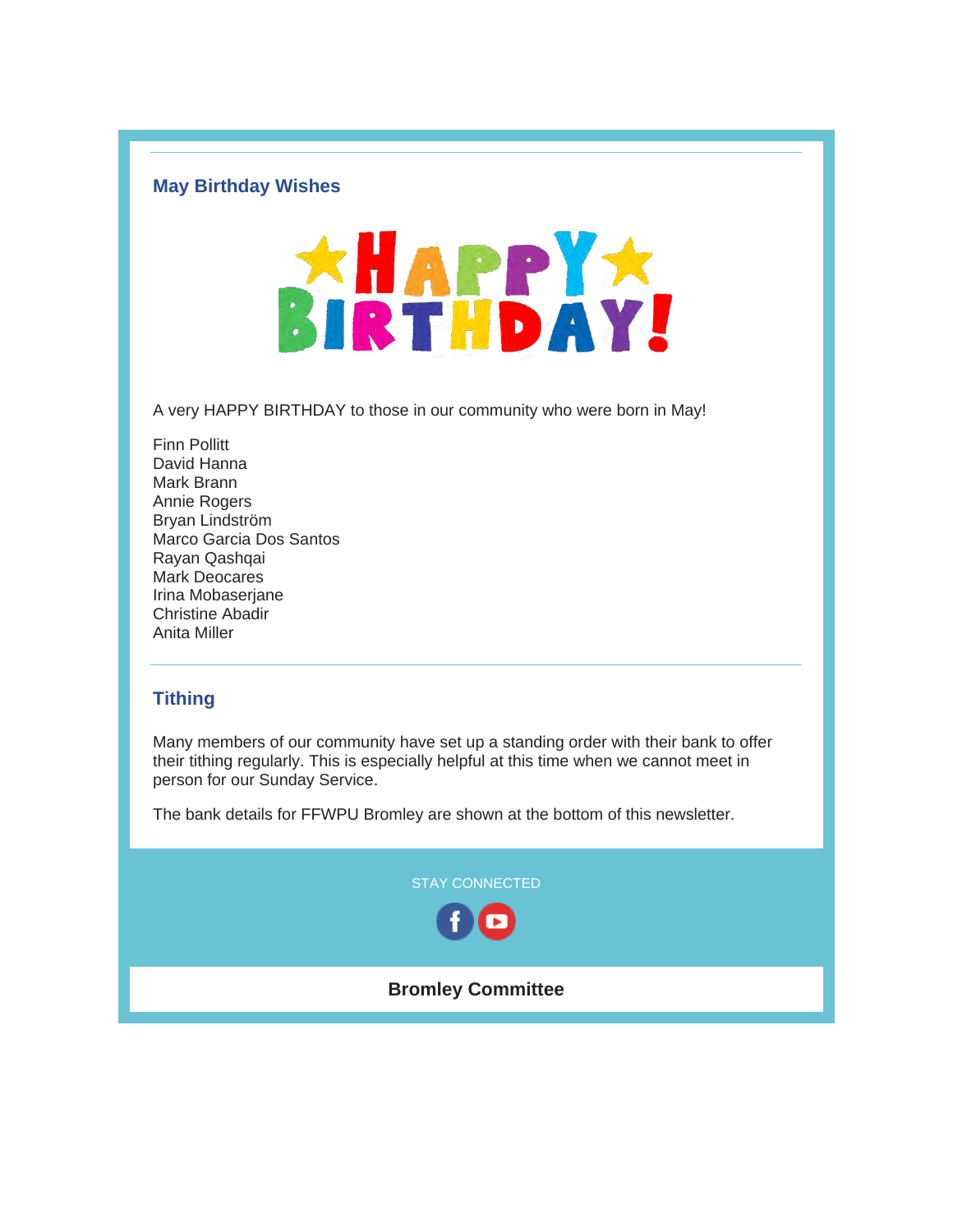

**David Franklin** - Chair and Admin Email: *dmmefranklin@ gmail,com*



**Matthew & Natasha Huish** - Pastor Couple

Email: *matthew@ ffwpu,org,uk* and *natasha.huish@ googlemail,com*